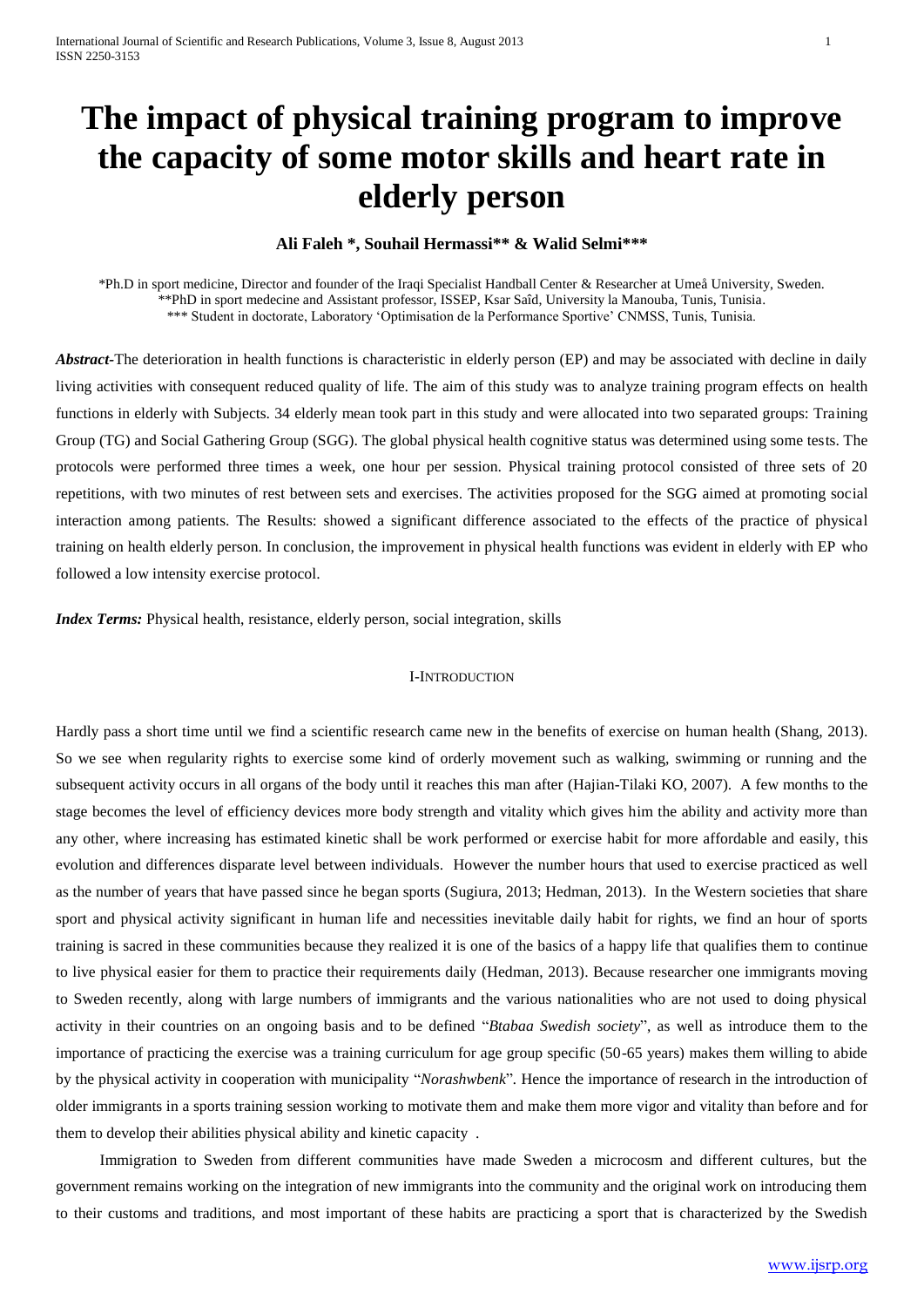people, so we see its personnel active and vital throughout today and see its opposite of immigrants (Gillespie, 2001). To address the problem of our research that foreigners seem less movement and activity and almost their abilities kinetic be very limited, especially at older ages, so sought researcher and cooperation with the Municipality "*Norashwbenk*" in the implementation of training curriculum simplified set of older men (50-65 years) to motivate them to practice aerobics kinetic and activate their abilities and their computer physiological and this is in the best interest of the health and psychological and therefore in the interest of the new society in which they engaged. Thus, the objective of this work was to identify the impact of the training program on some physical kinetic characteristics and heart rate, indeed the hypotheses was the training program has a significant impact in the development of some kinetic characteristics under study and heart rate on a sample search.

## II-METHODOLOGY

## *Experimental approach to the problem*

The researcher chose the experimental method style of one set of relevance in solving the problem of search, "where is the most adequate means to get to know the reliable. However the human sphere was the new immigrants to Sweden and men Reconstruction (50 – 65 years). The temporal research domain was for the period between 7/5/2008 and 7/7/2008. Spatial domain: folk Park, Forest Farnfei, the central pool.

The research sample consisted of 20 men out of 22 common man in sports Special Session of the elderly, has ruled out two of the lack of commitment in the audience, and the researcher used per experimental group system to identify research variables. And to identify the specifications sample in terms of good selection and the allocation of natural and homogeneity among the sample coefficient sprains to measure weight, height and age to a statement "*Tjanassehm*", the results were within normal limits for plants sprains (+3) as whenever the score resulting sandwiched between (+3) indicated that the grades are distributed naturally and homogeneous sample and the absence of defect in their choice (2), as shown in the table (1)

# *Testing protocols*

*- Tested 50 m shuttle from a standing position-* to measuring the speed and agility and balance. The tools used: ran 25 and Hookahs number, placed first on the distance of 13 m from the starting line and put the rest behind pillars and a distance of 2 m from all, stopwatch and Makati and recorder. The Method performance: joint takes place behind the starting line and used to stand high as the beginning of the test mode, after hearing the reference laboratory running fast towards the first pillar then jogging shuttle between pillars back and forth. The Date: measured the time that interrupted the joint to the nearest 0.01 seconds (sec and pars thereof).

*- Test of Medicine ball throw-* the aim of the test: measuring muscle strength of the arms (explosive force).Tools used: Football medical weight of 2 kg and a tape measure and to perform the test. Method performance: joint carries the ball medical Baldhirain from the back of the head and then thrown and directed to forward to the farthest point. Date: joint lead two attempts recorded "Avdilhma" that does not exceed his feet selected firing line.

*- Bend the trunk test the bottom of the stand- The aim of the test* was to measuring flexibility- Tools used: Fund height of 50 cm and a tape measure in the form of a ruler graded numbers starting from scratch and up to 100 cm so that the zero point at the beginning of the front edge of the box and 50 cm for the top 50 cm of the bottom. Method performance: stand on the box and legs outstretched and Amadmomtan not be bending the two during bending the trunk forward and down to get to the nearest degree either positive or Negative, for example (+3) any exceeded zero down, either (-2) any negative for the top, and this process would be for a period of two seconds and each participant two attempts and calculates the best. Date: measurement Balsntmitr two attempts and recorded the best.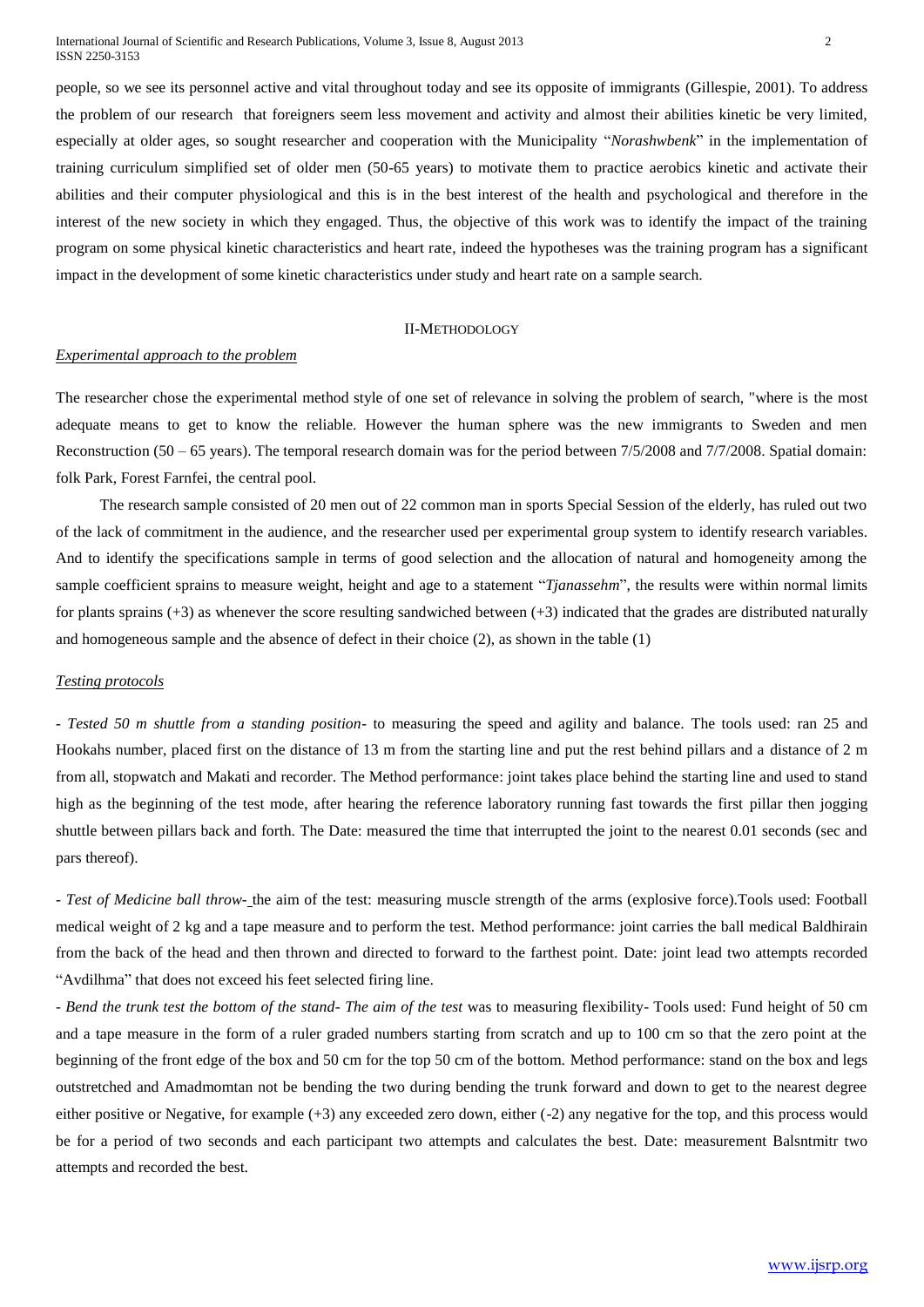International Journal of Scientific and Research Publications, Volume 3, Issue 8, August 2013 3 ISSN 2250-3153

*-Test to measure pulse rate at rest- the* Goal of the test was to measuring heart rate at rest. The Tools used: my wrist device connects to the hand to measure heart rate. Test Method: The laboratory lying on the ground is linear for 10 minutes, and then pulse rate is measured by the device that connects the wrist to measure the pulse. Registration: Registration will be by reading the number of pulses recorded in the device per minute.

*-Tribal tests-* the tests were conducted tribal research sample by the working group included the physical tests and test measurement of pulse rate on 9/5/2008 four o'clock in the evening.

*-Implementation of the proposed training program:* The researcher implementation of the proposed training program for one hour a day, for three training modules in the week, eight weeks, the length of the training program starting from the day 12/5/2008 until 4/7/2008.

## *Statistical Analyses*

Standard statistical methods were used to calculate means and  $\pm$  SD s. A oneway ANOVA was performed on the anthropometrics and different test performances of the two groups at the pre-test. To compare the effects of the training protocol, a mixed design 2 (test occasion: pre-post: repeated measures) x 2 (group: experiment vs. control group) analysis of variance (ANOVA) was used. All variables were tested for normal distribution, and when a significant *F* value was observed, Sheffe´s post-hoc procedures were performed to locate the pairwise differences. The level of significance was set at  $p \le 0.05$ . Statistical analysis was performed using SPSS 18.0 for Windows (SPSS, inc., Chicago, IL).

#### III-RESULTS

The participant characteristics are summarized in Table.1. In the table 2 were shown the average differences and standard error and the significance of the differences between pre and post tests for the research sample.

Table 1: The characteristics of participant (n=34)

|             | Mean calculated | Mean | Degree of variation | Mean of regression |  |
|-------------|-----------------|------|---------------------|--------------------|--|
| Age (years) | 54.98           | 56   | 6,12                | $-0.5$             |  |
| Hight (cm)  | 178,11          | 175  | 7.46                | 1,25               |  |
| Weight (kg) | 93.17           | 96   | 14.31               | $-0.59$            |  |

Table 2 : Mean difference between test and retest of the sample selected

| Data                   | Sample $n=20$ |      | worth      |         | difference  |
|------------------------|---------------|------|------------|---------|-------------|
| <i>Varation</i>        | a             | h    | calculated | program |             |
| Tested 50 m shuttle    | 1.3           | 0.3  | 4.1        | 2.09    | significant |
| Medicine ball throw    | 1.19          | 0.14 | 0.14       | 2.02    | significant |
| Test of Bend the trunk | 4.2           | 1.67 | 2.5        | 1.3     | significant |
| Mean                   | 2.3           | 0.28 | 8.21       | 1.6     | significant |

The results showed *the test of 50 m shuttle run*, the average founded a differences between the two tests  $p<0.05$ , and after using the t-test the samples corresponding to measure the difference between the two tests pre and post, the value of (v) Imputed 4.1 is greater than the value spreadsheet amounting 2.09 under an error level of P< 0.05 and the degree of freedom of 19 and this confirms the existence of significant difference between pre and post tests and in favor of the post test. The results of the test *of medical ball throwing* the ball the average differences between the two tests was 1.19 meters and the standard error was 0.14, and after using the t-test for analog samples to measure the difference between the pre and post tests, the value of (v) calculated 8.5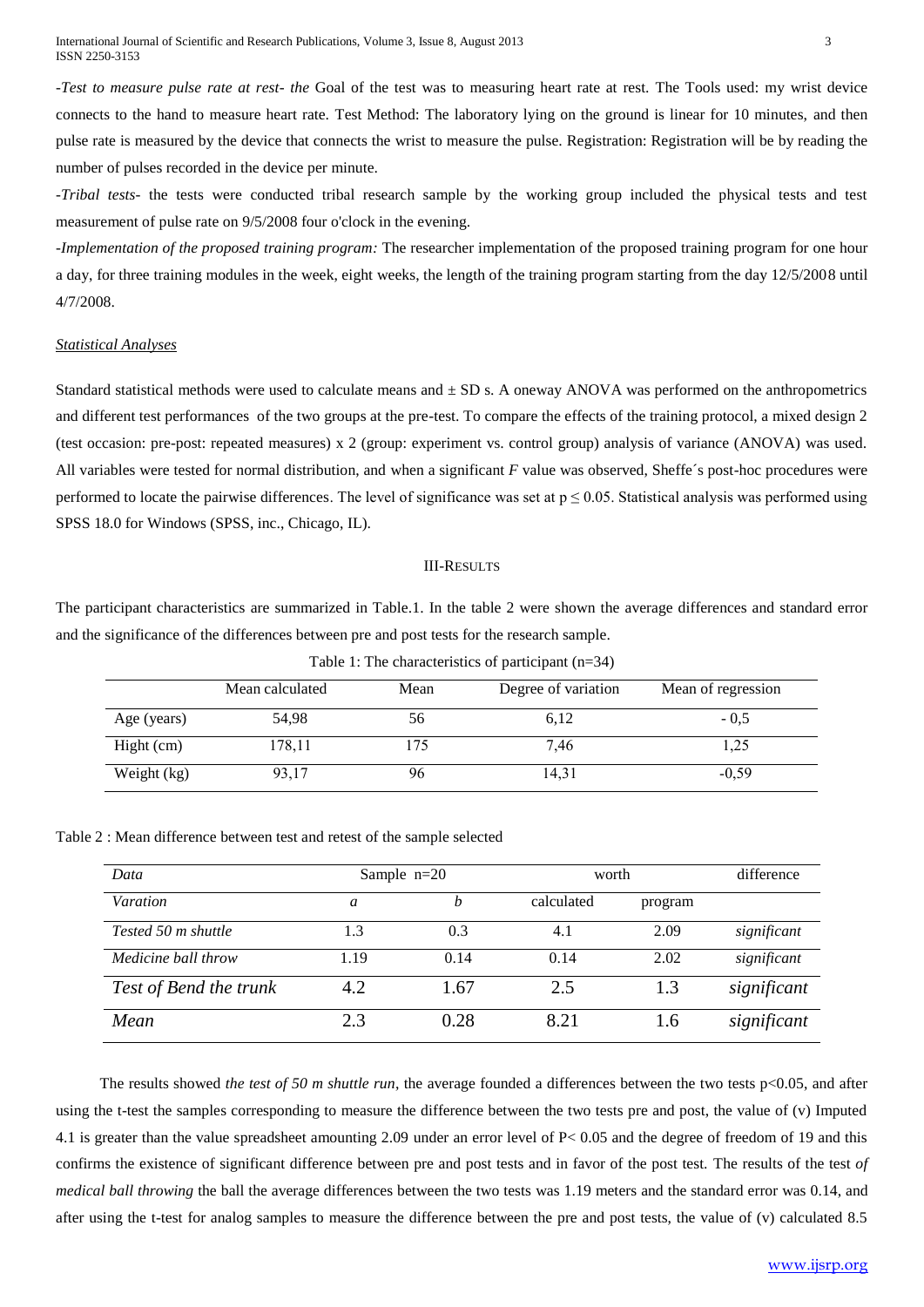International Journal of Scientific and Research Publications, Volume 3, Issue 8, August 2013 4 ISSN 2250-3153

which is the largest of its tabular value of 2.09 under an error level of  $p<0.05$  and the degree of freedom of 19 and this confirms the existence of significant difference between pre and post tests and in favor of the post test. The results of the *test bend the trunk* of the bottom showed that the average differences between the two tests 4.2 and standard error 1.67, and after using the t-test the samples corresponding to measure the difference between the two tests pre and post, the value of (v) Imputed 2.5 is greater than the value tabular of 2.09 below the level of error of  $p<0.05$  and the degree of freedom of 19 and this confirms the existence of significant difference between pre and post tests and in favor of the post test. Finally, the test results measure of heart rate at rest was average differences between the two tests 2.3 and standard error of 0.28, and after using the t-test for analog samples to measure the difference between the pre and post tests, the value of (v) Imputed 8.21 which is the largest of tabular value of 2.09 below the level of error of  $p < 0.05$  and the degree of freedom of 19 and this confirms the existence of significant difference between pre and post tests and in favor of the post test.

# IV-DISCUSSION

The present study shows that a significant differences were founded between the pre and post for the all tests measurement, we see the evolution of speed and agility in the shuttle test 50 m, This is due to the irregular sample in training within the proposed training program, (where the speed and agility to evolve through the shuttle run and the like in various kinetic exercises). Reduced balance, muscle strength, and flexibility in the elderly predispose them to falls and impaired quality of life. (Gaudreault, 2013) This is accentuated in elderly person in whom joint instability and pain further limit functional capacity. Previous studies have shown that the elderly person have reduced muscle strength compared with normal. (Gillespie, 2001). Anwer (2013) found reduced quadriceps strength and increased postural sway in elderly person compared with controls, and Sugiura (2013) demonstrated considerably impaired functional capacity with a high frequency of self-reported muscle problems in elderly person of the knee or hip. The clinical study of exercise programs in elderly person of the knees is that improving muscle strength in particular, and also coordination and flexibility, will improve functional capacity and reduce pain without causing deterioration of the disease despite the increased mechanical loading of joint tissues (Wang, 2013). The present study shows that it is possible to undertake such an exercise program in a group elderly person so severe that under normal circumstances they would be referred to improve the heath capacity (Sugiura, 2013; Hedman, 2013). The exercise program has some clinical benefit, although the finding of an increased number of knees with effusions after intervention might indicate that the intervention leads to increased disease activity.

The results of medicine ball testing throw showed a significant development in the explosive power of the arms, and researcher attributes that impact of the proposed training program which included exercises to develop muscle strength codified fits the reconstruction of the trainees. The increase of speed and reduce the resistors will improve fast explosive power". The test bend the trunk down, the results showed that there is significant development for the benefit of post-test, and the researcher attributes this development is the result contain the proposed training program flexibility exercises that led to the development of achievement. Because flexibility exercises and lengthen the muscles leads to expand the range of motion of the joints of the body and therefore extra freedom in the performance of movements. The training sessions were not designed to improve compliance by attempting socialization or otherwise and no economic compensation was paid. The low drop-out frequency is very similar to earlier studies of the effect of training on elderly person (Tsuji, 2013). This might be because this group of patients normally is not seen on a regular basis, and the increased attention given during the study period in it could improve compliance. This could also explain why the control group had such a high compliance to the assessment sessions. The most pronounced effects were a 20% increase in muscle strength for extension and a 40% increase for flexion of the least affected knee at low angular velocities. In the most affected knee there was no clear effect (Tsuji, 2013. This is in contrast to the findings of Fisher and coworkers, 919 who found no differences between the two legs in the response to intervention. However, it may be speculated that a true measurement of strength is hampered by knee pain in elderly person with severe affections of the knees of upper limb , thus making the